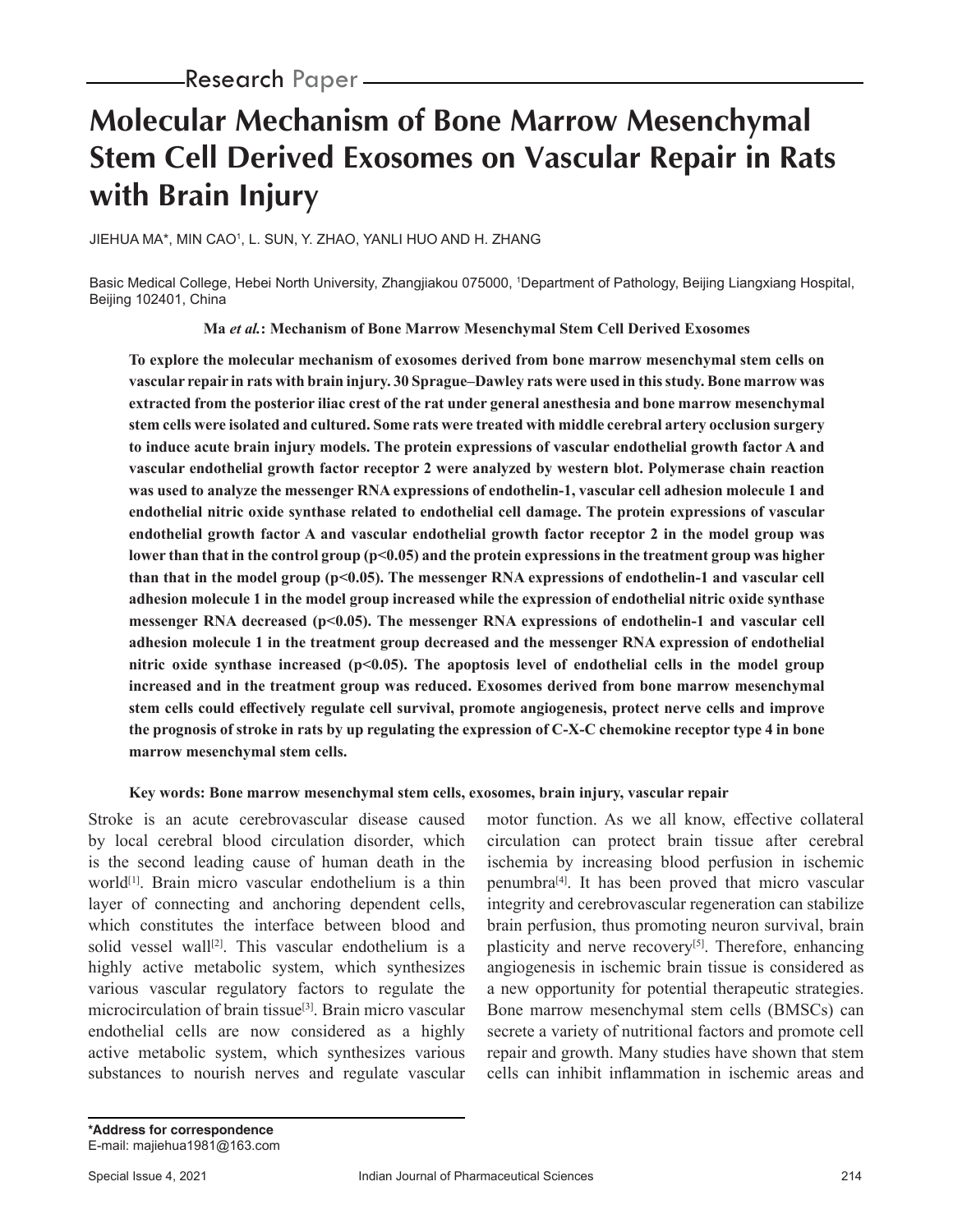promote angiogenesis<sup>[6]</sup>. Therefore, stem cell therapy is considered as one of the most promising treatments for ischemic stroke. C-X-C chemokine receptor type 4 (CXCR4) belongs to G protein-coupled receptor super family. Vascular germination requires migration and polarization of endothelial cells in response to the fact that the exosomes of cytokines are small cell membrane vesicles with a diameter of 30-100 nm<sup>[7]</sup>. Extracellular body is the carrier of intercellular signal transmission and plays an important role in intercellular communication. More and more evidences show that mesenchymal stem cells can promote vascular remodeling in ischemic area after cerebral ischemia. However, it is not clear whether the absent exosomes in CXCR4 over expressed BMSCs play a role in angiogenesis. In this study, we investigated the role of exosomes of BMSCs over expressed in CXCR4 in restoring vascular function and nerve repair after ischemic cerebral infarction and clarified the mechanism of exosomes promoting angiogenesis and protecting endothelial cells, thus providing new ideas for the treatment of stroke and further mechanism research.

# **MATERIALS AND METHODS**

# **Experimental materials:**

**Experimental animals:** 30 Sprague–Dawley (SD) rats (female, weighed 120±20 g, aged 6 w) were purchased from Beijing Charles River Experimental Animal Technology Co., Ltd. Rats were kept in a clean room with controllable temperature and light, with light/dark time of 12 h, temperature of  $19-23$ ° and humidity of 40-60 %. The diet and drinking water of the rats were not restricted. A total of 5 rats were raised in each cage.

**Isolation and culture of BMSCs:** Bone marrow (BM) was extracted from bilateral posterior iliac crest of rats under general anesthesia. 30 ml BM was collected with 10 ml syringe and heparin sodium was used as anticoagulant. Enriched monocytes were separated on Ficoll Paque Premium (Pennsylvania, USA) by density gradient centrifugation. After Ficoll was isolated, mononuclear cells were inoculated into T75 cell culture bottle, coated with CTSTM CELLstartTM matrix solution (diluted in phosphate buffered saline (PBS) at a ratio of 1:300), with a density of  $22.5 \times 10^6$  cells/ bottle. Cells were expanded in MesenCultTM ACF Plus medium (Vancouver, Canada) at 5 %  $CO<sub>2</sub>$  and 37°. After 48 h, a new medium was used instead of the medium containing non adherent cells for cell growth. When the fusion rate of cells reached 80 %, cells were divided into the next generation with 0.05 % trypsin.

**Middle cerebral artery occlusion in rats:** Rats were anesthetized by intraperitoneal injection of 1 % pentobarbital sodium. 6-0 coated silicone nylon monofilament suture (Beijing Zhongneng Technology Co., Ltd., China) was introduced into the external carotid artery cavity and was gently pushed into the internal carotid artery to block the origin of the middle cerebral artery. For rats in sham operation group, suture was inserted into the lumen of external carotid artery but was not pushed into the internal carotid artery. After 90 min of occlusion, the suture was withdrawn to allow reperfusion. The neurological deficit score was evaluated by 5 scale and the rats with scores between 1 and 3 were considered as middle cerebral artery occlusion (MCAO) success.

**Lentiviral transfection:** The backbone (P-glycoprotein (Pgp)) of lentiviral vector was purchased from Shanghai Novo Biotechnology Co., Ltd. At first, Pgp-Sir and Pgp-null were transiently transfected into 293T cells by pPACKH1-human immunodeficinecy virus (HIV) lentivirus packaging kit (American system Bioscience Company) to produce a large number of viruses. Secondly, the virus supernatant was isolated and purified and added to the  $3<sup>rd</sup>$  to  $6<sup>th</sup>$  generation of BMSCs for culture for 72 h. Lentivirus was transfected at different multiplicity of infection (MOI) values (10, 30, 60, 80 and 100) and the most suitable MOI value was determined by immunofluorescence. Finally, lentivirus genome was integrated into BMSCs genome by virus transfection with MOI=80. Transfection efficiency was detected by immunofluorescence. BMSCs were divided into two groups: BMSCs transfected with blank lentiviral vector (BMSCCon) and BMSCs transfected with CXCR4 lentiviral vector (BMSCCXR4).

**Experimental grouping:** The rats were divided into the following groups: control group (rats without arterial occlusion receiving sham operation, n=10), model group (established acute middle cerebral artery occlusion model, n=10) and treatment group (rats in model group were injected with exosomes derived from BMSCCXCR4, n=10). Cultured cells were divided into bEnd.3 group (separately cultured bEnd.3 was used as blank control), bEnd.3+exosome group (co-incubation with BMSCCXCR4 exosome), bEnd.3+exosome+inhibitor group (inhibition of BMSCCXCR4 after addition of AMD3100).

**Medical ethics issues:** All procedures involving animals are carried out in accordance with the regulations of the agency's Animal Care and Use Committee.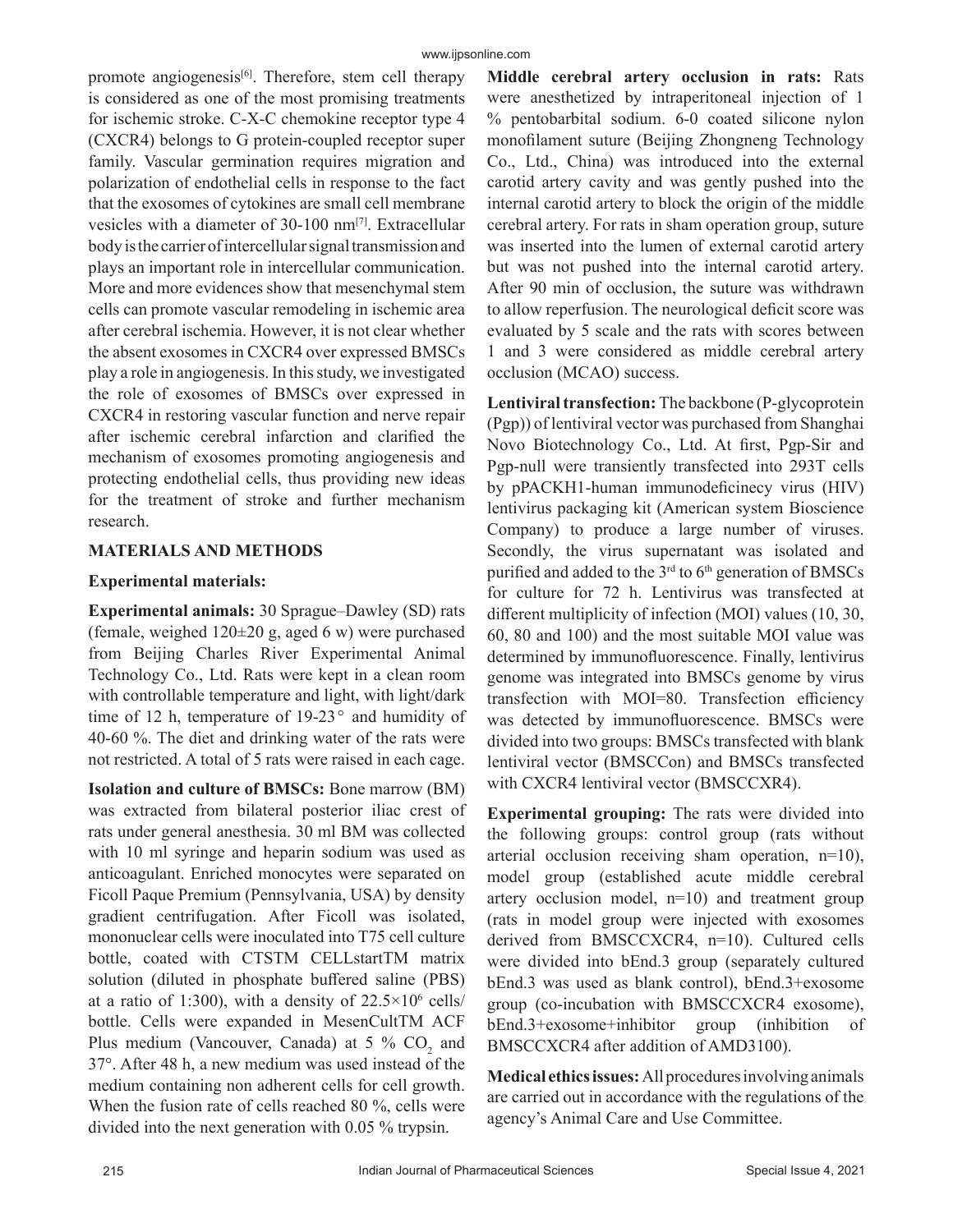# **Experimental methods:**

**Western blot:** Aortic tissues of all rats were extracted with radioimmunoprecipitation assay buffer (RIPA) lysis buffer. Protein concentration assay was carried out using bicinchoninic acid (BCA) protein analysis kit and 35 µg protein was analyzed using 10 % sodium dodecyl sulfate polyacrylamide gel electrophoresis (SDS-PAGE). The protein was transferred to polyvinylidene fluoride (PVDF) membrane. The membrane was treated in blocking solution (5 % skim milk) for 2 h at room temperature and incubated with anti-vascular endothelial growth factor A (VEGFA) (1:1000; cat. No.: A0686; ABclonal Biotechnology Co., Ltd.), antipoly (ADP-ribose) polymerase (anti-PARP) (1:1000; cat. ABclonal Biotechnology Co., Ltd.), anti-vascular endothelial growth factor receptor 2 (anti-VEGFR2) (1: 1000; cat. ABclonal Biotechnology Co., Ltd.), anti-B-cell lymphoma 2 (anti-Bcl-2) (1:1000; cat. ABclonal Biotechnology Co., Ltd.), anti-Bcl-2-associated X protein (anti-BAX) label (1:1000; cat. no.50430-2- AP; ProteinTech Group, Inc.) or anti-β-actin antibody

(1: 5000; cat. No.20536-1-AP; ProteinTech Group, Inc.). The membrane was kept overnight at  $4^\circ$ . After that, it was incubated with horseradish peroxidase (HRP) goat anti-rabbit immunoglobulin G (IgG) (H+L) secondary antibody (1:5000; cat. No.: AS014; ABclonal Biotechnology Co., Ltd.) and let stand at room temperature for 1 h. Then, it was detected with enhanced chemiluminescence (ECL) detection reagent (equilibrium and equilibrium molecular dynamics (EMD) micropore). Optical density of the obtained band was measured using ImageJ 2×software (Rawak software, Inc.) and the density measurement value was normalized to β-actin.

**Quantitative reverse transcription polymerase chain reaction (qRT-PCR):** Total ribonucleic acid (RNA) was extracted from aortic tissue by TRIzol®. According to the manufacturer's instructions (15 min at 37° and 5 s at 85°), complementary deoxyribonucleic acid (cDNA) was synthesized from RNA using cDNA first strand synthesis kit (Takara Bio, Inc.). The qRT-PCR was performed using SYBR Green-PCR master mixture (Takara-Bio, Inc.). The qRT-PCR reaction amplification system is: initial denaturation at 95° for 10 min, denaturation at 95 $\degree$  for 40 times for 15 s, annealing at  $60^{\circ}$  for 15 s and extension at  $60^{\circ}$  for  $60$ s. The reaction was carried out in polymerase chain reaction (PCR) amplification system (ABI 7300). The expression data of related genes were analyzed by 2<sup>-ΔΔCq</sup> method.

**Triphenyltetrazolium chloride (TTC) staining method:** Rats were anesthetized by intraperitoneal injection of 2 % pentobarbital sodium 3 d after ischemia/ reperfusion (I/R) and their brains were taken after intragastric administration (NS). Coronal slicing of brain was carried out with a brain slicer at a distance of 2 mm from the frontal pole. The slices were incubated with 1 % TTC solution at  $37^{\circ}$  for 15 min in the dark and soaked in 4 % paraformaldehyde.

Modified nerve severity score: On the 3<sup>rd</sup> and 14<sup>th</sup> d after I/R, the rats were examined with modified nerve severity scores (mNSS). The evaluation was conducted by blind method. mNSS includes exercise (muscle state, abnormal movement), sensation (vision, touch and proprioception), reflex and balance tests. Scores range from 0 to a maximum of 14. Evaluation of nerve function defect degree: 1-5 points, mild defect; 6-9 points, moderate defect; 10-14 points, severe defect.

**Flow cytometry:** BMSCs were washed twice with PBS and  $1 \sim 5 \times 10^5$  cells were collected. 1× binding buffer was added to resuspend the cells and the cell concentration was adjusted to  $10^6$ /ml cells. After mixing well, the mixture reacted in the dark for 15 min at room temperature. CELLQuest software was used to analyze various data of flow cytometer to adjust forward scattered light (FSC), side scattered light (SSC) and voltage; fluorescence compensation was adjusted according to standard fluorescein; percentage of positive cells was detected.

**Detection of cell proliferation by cell counting kit-8 (CCK-8):** Three types of cells were inoculated in a 96 well plate at a density of  $1 \times 10^4$  cells/well and 5 wells were set as a group. In the experiment of promoting the proliferation of bEnd.3 cells by corpuscles *in vitro*, bEnd.3 cells were added with fresh medium containing 10 % CCK8 solution according to the concentration of corpuscles and cultured in an incubator with  $5\%$  CO<sub>2</sub> saturation humidity at  $37^{\circ}$  for 0.5 to 4 h. The optical density (OD) value of bEnd.3 cells at 450 nm was detected by a microplate reader.

**Pipe formation test:** Cells were cultured in medium with or without exosomes for 24 h. Cells in each group were inoculated into 48-well plates  $(5\times10^{3} \text{ cells per})$ well), coated with matrix glue, with 3 holes in each group. After 6 h, the morphogenesis of vascular tube was observed with inverted optical microscope under 100 times magnifying glass. ImageJ software was used to record the number of vascular lumen structures in five random fields.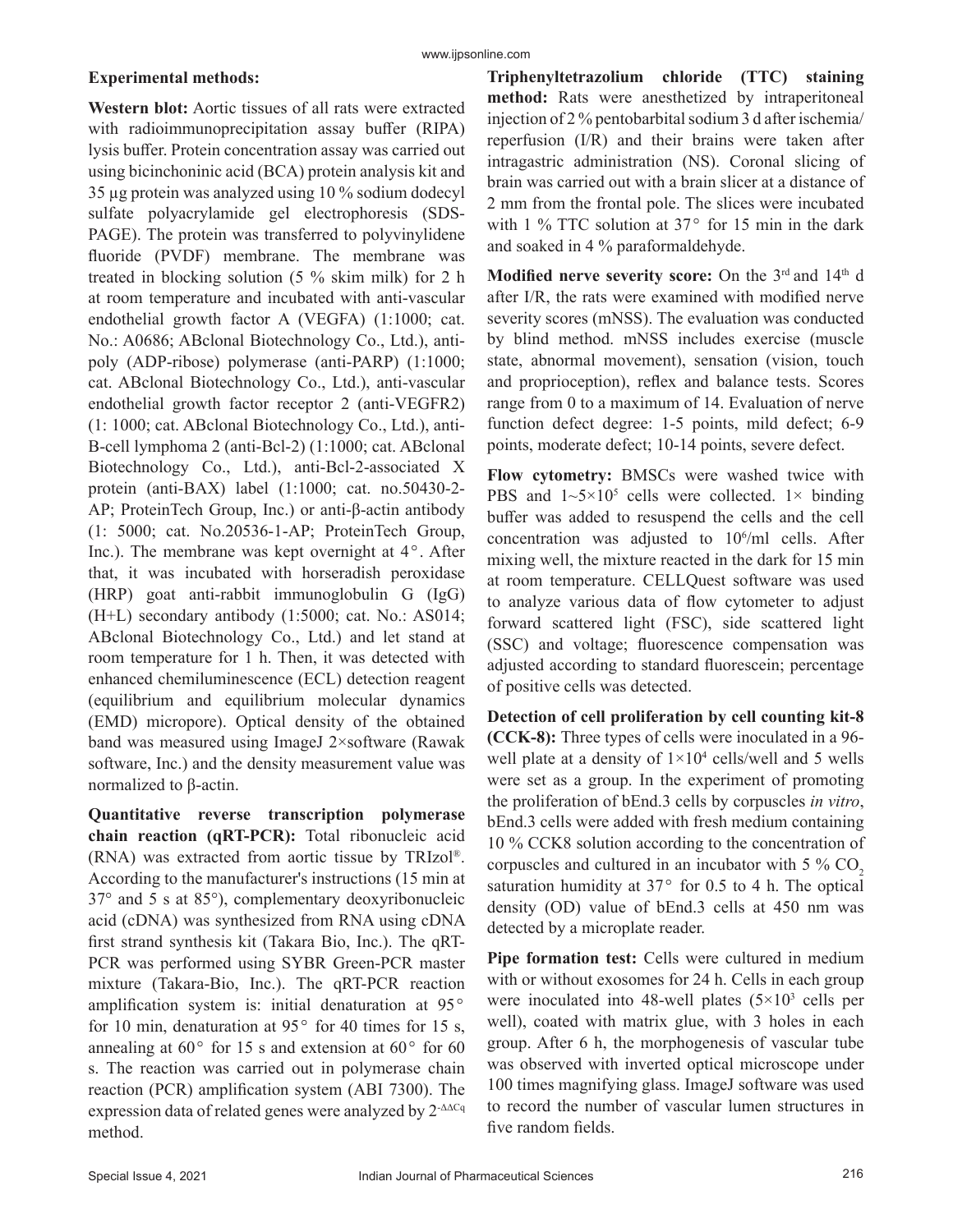**Terminal deoxynucleotidyl transferase dUTP nick end labeling (TUNEL) analysis:** TUNEL assay kit was used as described above (cat. No.: 11684817910; Roche Diagnostics). Tissue samples were fixed in 4 % formaldehyde at room temperature for 24 h and embedded in paraffin. Next, a paraffin section with a thickness of 4 μm was adhered to the glass slide. Slices were dewaxed by heating the slides at  $60^{\circ}$  for 30 min. After that, they were washed twice with PBS. Samples were added to 50 µl TUNEL analytical solution and incubated at  $37^{\circ}$  for 60 min in the dark and were then washed twice with PBS. Slices were counterstained with hematoxylin at room temperature for 5-10 min to observe the nuclei. The membrane was sealed by antifluorescence quenching method and the slices were observed under a 400× confocal microscope.

#### **Statistical analysis:**

Statistical package for the social sciences (SPSS) 20.0 software (IBM Company, New York, USA) and GraphPad Prism 7.0 (GraphPad Software Company, California, USA) were used for data analysis; all data were expressed as mean±standard deviation (SD). p<0.05 indicated statistically significant difference.

## **RESULTS AND DISCUSSION**

Analysis of expression of angiogenic protein is carried out. The expressions of VEGFA and VEGFR2 in the model group were lower than that in the control group  $(p<0.05)$ , while those in the treatment group were higher than those in the model group ( $p<0.05$ ). Exocrine therapy promoted angiogenesis (fig. 1 and Table 1).



**Fig. 1: Western blot analysis of the expressions of angiogenic factors**

|  |  | TABLE 1: WESTERN BLOT ANALYSIS OF THE          |  |
|--|--|------------------------------------------------|--|
|  |  | <b>EXPRESSIONS OF ANGIOGENIC FACTORS (X±s)</b> |  |

| Group           | <b>VEGFA</b>    | <b>VEGFR2</b>   |
|-----------------|-----------------|-----------------|
| Control group   | $2.14 \pm 0.25$ | $1.95 \pm 0.23$ |
| Model group     | $1.16 \pm 0.13$ | $1.07+0.08$     |
| Treatment group | $1.92 + 0.22$   | $1.84 \pm 0.20$ |
| F value         | 11.402          | 13.115          |
| p value         | 0.011           | 0.005           |

RT-PCR analysis of messengerRNA (mRNA) expressions of endothelial cell injury-related factors was found. The mRNA expressions of endothelin-1 (ET-1), vascular cell adhesion molecule 1 (VCAM-1) and endothelial nitric oxide synthase (eNOS) in endothelial cells were analyzed by PCR. Compared with the control group, the mRNA expressions of ET-1 and VCAM-1 in the model group were higher and the mRNA expression of eNOS was lower  $(p<0.05)$  (Table 2).

**TABLE 2: PCR ANALYSIS OF EXPRESSIONS OF ET-1, VCAM-1 AND ENOS (x̅±s)**

| Group              | $ET-1$          | VCAM-1          | eNOS            |
|--------------------|-----------------|-----------------|-----------------|
| Control group      | $1.08 + 0.09$   | $1.15 \pm 0.11$ | $2.24 \pm 0.23$ |
| Model group        | $2.16 \pm 0.23$ | $2.05 \pm 0.20$ | $1.15 \pm 0.9$  |
| Treatment<br>group | $1.35 \pm 0.14$ | $1.26 \pm 0.13$ | $1.93 \pm 0.18$ |
| F value            | 13.936          | 11.625          | 10.384          |
| p value            | 0.011           | 0.003           | 0.027           |

Exosomes reduced the area of cerebral infarction in rats. TTC staining was used to calculate and compare the infarct volume of rats. On the  $3<sup>rd</sup>$  and  $14<sup>th</sup>$  d, the infarct volume of the model group was larger than that of the control group ( $p<0.05$ ), while that of the treatment group was smaller than that of the model group ( $p<0.05$ ) (Table 3).

**TABLE 3: MEASUREMENT OF CEREBRAL INFARCTION VOLUME IN RATS (x̅±s)**

| Group           | 3d               | 14d              |
|-----------------|------------------|------------------|
| Control group   | $3.15 \pm 0.15$  | $3.37 \pm 0.20$  |
| Model group     | $35.46 \pm 4.38$ | $27.82 + 4.64$   |
| Treatment group | $17.75 \pm 1.66$ | $14.02 \pm 2.18$ |
| F value         | 11.402           | 13.115           |
| p value         | 0.032            | 0.015            |

The nerve injury of rats was compared by improved mNSS score. It was found that the score of the model group was higher than that of the control group  $(p<0.05)$ , while the score of the treatment group was lower than that of the model group  $(p<0.05)$ . Exocrine treatment reduced the nerve damage caused by brain injury (Table 4).

**TABLE 4: MNSS SCORE OF RATS (x̅±s)**

| Group           | 3d              | 14d             |
|-----------------|-----------------|-----------------|
| Control group   | $1.36 \pm 0.05$ | $1.24 \pm 0.03$ |
| Model group     | $6.58 \pm 0.46$ | $4.73 \pm 0.32$ |
| Treatment group | $3.17 \pm 0.25$ | $2.64 \pm 0.28$ |
| F value         | 11.402          | 13.115          |
| p value         | 0.020           | 0.005           |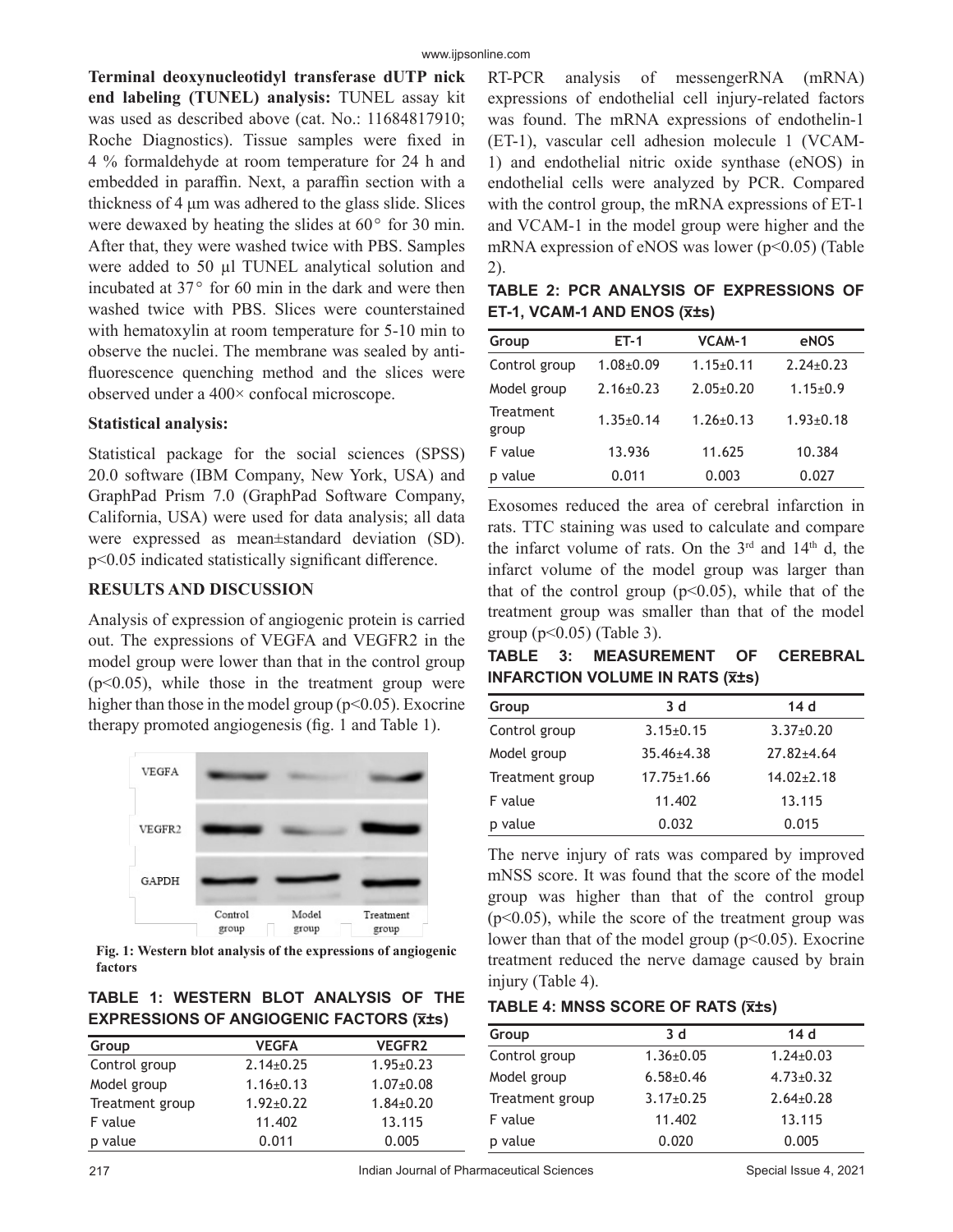Exosomes inhibited apoptosis. The expressions of apoptosis-related factors Bcl-2, Bax and PARP were analyzed by western blot. Compared with the control group, the protein expressions of Bcl-2 and PARP in the model group decreased, while the protein expressions of Bcl-2 and PARP in the treatment group increased and the Bax expression decreased. Apoptosis of endothelial cells was detected by TUNEL method. The apoptotic cells showed green fluorescence under fluorescence microscope. Compared with the control group, the apoptosis level of endothelial cells in the model group increased. Compared with the model group, the apoptosis of endothelial cells in the treatment group decreased, indicating that BMSCs could repair arterial injury by inhibiting the apoptosis of endothelial cells (fig. 2 and Table 5).



**Fig. 2: TUNEL detection of apoptosis**

**TABLE 5: ANALYSIS OF APOPTOTIC PROTEIN (x̅±s)**

| Group              | $Bcl-2$         | Bax             | <b>PARP</b>     |
|--------------------|-----------------|-----------------|-----------------|
| Control group      | $2.15 \pm 0.24$ | $1.18 + 0.11$   | $1.93 \pm 0.20$ |
| Model group        | $1.18 \pm 0.09$ | $2.23 \pm 0.26$ | $1.05 \pm 0.07$ |
| Treatment<br>group | $1.86 + 0.21$   | $1.34\pm0.13$   | $1.83 \pm 0.16$ |
| F value            | 9.825           | 11.237          | 10.463          |
| p value            | 0.014           | 0.022           | 0.003           |

Exosomes promoted the proliferation of cerebrovascular endothelial cells. Cell proliferation and apoptosis were analyzed by CCK-8 and 5-ethynyl-2'-deoxyuridine (EdU) fluorescence staining. Compared with bEnd.3 group, bEnd.3+exosome group had higher cell proliferation and lower cell apoptosis rate  $(p<0.05)$ , while bEnd.3+exosome+inhibitor group had lower cell proliferation and higher cell apoptosis rate  $(p<0.05)$ (Table 6).

**TABLE 6: ANALYSIS OF CELL PROLIFERATION AND APOPTOSIS (x̅±s)**

| Group                             | Cell<br>proliferation | Cell apoptosis<br>(%) |
|-----------------------------------|-----------------------|-----------------------|
| bEnd.3 group                      | $1.14\pm0.05$         | $21.15 \pm 3.66$      |
| bEnd.3+exosome group              | $1.86 \pm 0.15$       | $11.54 \pm 1.25$      |
| bEnd.3+exosome+inhibitor<br>group | $1.25 \pm 0.08$       | $27.62 + 4.29$        |
| F value                           | 10.493                | 12.058                |
| value<br>D                        | 0.025                 | 0.011                 |

Role of exosomes in endothelial cell tube formation is shown here. As shown in fig. 3, compared with the bEnd.3 group, the bEnd.3+exosomes could promote the angiogenesis of endothelial cells ( $p<0.05$ ). The addition of AMD 3100 would seriously affect the formation of tubes (fig. 3).



Hypoxic-ischemic brain injury is a complex process, including early and late biological pathways. Among the involved pathways, angiogenesis and neurogenesis are the main targets for treating stroke at present<sup>[8]</sup>. According to reports, mesenchymal stem cells (MSCs) transplantation is a candidate target for the treatment of neonatal hypoxic-ischemic brain damage, which attracts more and more attention from stroke researchers. Exosomes derived from MSCs mediate the therapeutic effects of MSCs. Exosomes are vesicles packaged by cell membranes and used for information transmission<sup>[9]</sup>. Therefore, it can be speculated that by increasing CXCR4 on cell membrane, the number of CXCR4 on exosomes can be increased. In this study, BMSCs were genetically modified by lentiviral transfection to overexpress CXCR4 and exosomes secreted by BMSCs were isolated. **Fig. 3: Exosomes promoted angiogenesis of endothelial cells**

*In vivo* experiment, TTC staining was used to measure the volume of cerebral infarction in rats to determine the successful conduction of MCAO model. MNSS score and debonding test were used to evaluate the recovery of MCAO rats. The experimental results showed that injection of exogenous CXCR4 could accelerate the recovery of MCAO rats and the exogenous CXCR4 group recovered fastest. It is suggested that CXCR4 may promote the active role of exosomes in ischemiareperfusion injury. *In vitro* experiments, exocrine CXCR4 could promote the formation of brain microvascular endothelial cells. These effects were all offset by CXCR4 inhibitor AMD3100. This evidence not only proves that BMSC exosomes can promote angiogenesis after ischemia, but also shows that CXCR4 can improve this effect.

BMSCs can obviously inhibit inflammation. In previous studies, BMSCs have been injected into animals with central nervous system damage and it is found that BMSCs can survive and migrate into damaged tissues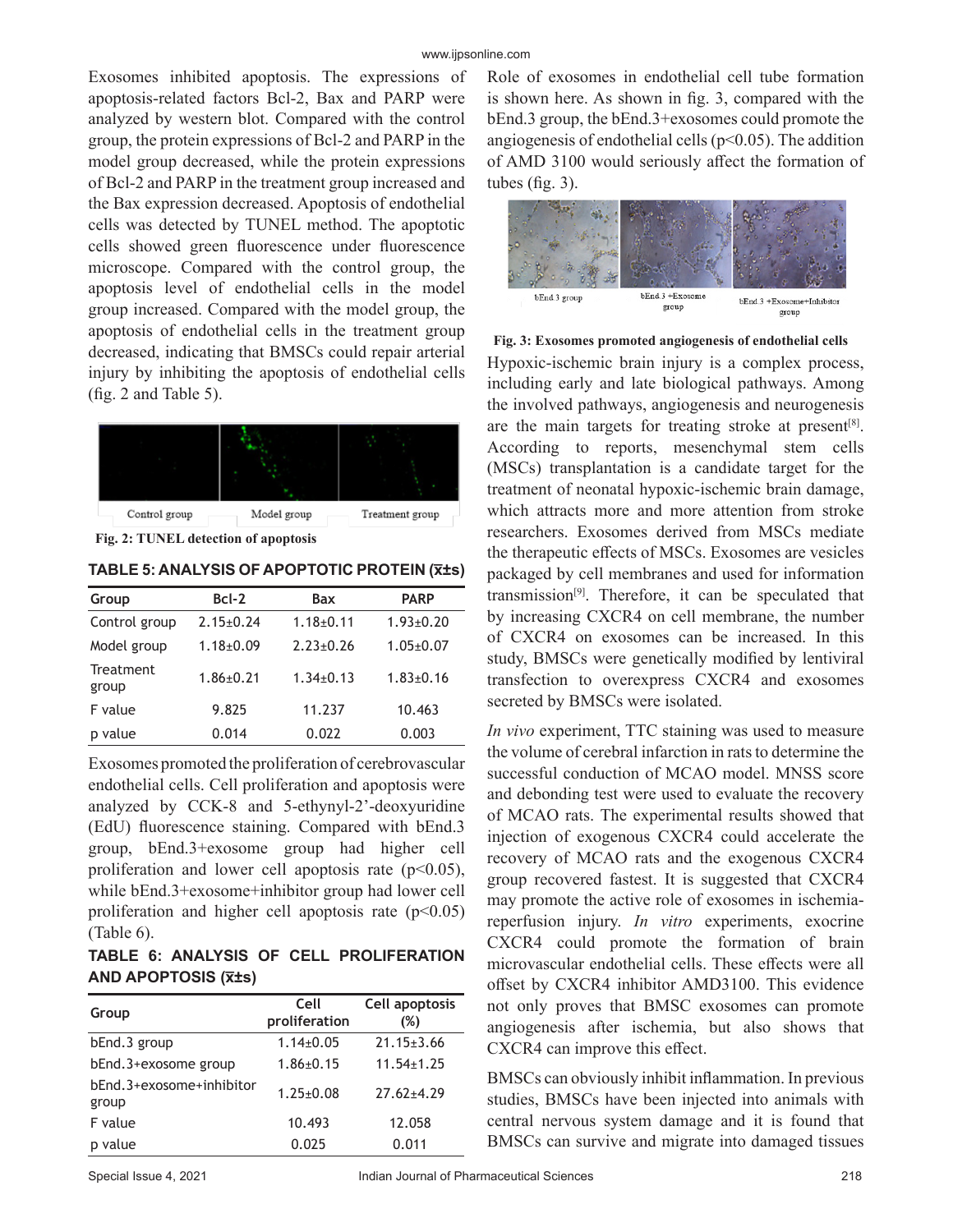and finally improve the neural function<sup>[10]</sup>. After ischemic stroke forms blood clots, endothelial cells die due to lack of nutrition, which destroys blood-brain barrier, causes edema of brain tissue and aggravates disease progress<sup>[11]</sup>. Promoting the formation of new blood vessels in ischemic area is of great significance to improve the prognosis of cerebral infarction. Some data show that 21 d after ischemia, new blood vessels are formed at the edge of the ischemic area and gradually extend to the ischemic center through budding<sup>[12]</sup>. Studies have shown that CXCR4 can promote the stability of endothelial cells and improve the prognosis of atherosclerotic diseases through anti-apoptotic proteins *in vivo*<sup>[13]</sup>. Cobalt chloride  $(CoCl<sub>2</sub>)$  can cause hypoxia, leading to autophagy and apoptosis. In this study, model group rats increased the expression of pro-apoptotic protein Bax and decreased the expression of anti-apoptotic protein Bcl-2 and PARP, while treatment group could reverse the effect of MCAO, which indicated that exosome CXCR4 could reduce apoptosis. Eccrine cells derived from BMSCs are helpful to repair vascular degeneration caused by abdominal aortic aneurysm. Nitric oxide (NO) and ET-1 are antagonistic vasoactive substances synthesized and secreted by vascular endothelial cells. ET-1 negatively regulates the release of NO in endothelial cells and the increase of NO concentration inhibits the formation of ET-1. The dynamic balance between them maintains the normal vascular endothelial function and the increase of ET-1 and the decrease of NO are the signs of vascular endothelial injury<sup>[14]</sup>. ENOS can synthesize NO. In previous studies, there were many factors *in vivo* and *in vitro* accelerating or delaying the process of reendothelialization by up-regulating or down-regulating the expression of eNOS. PCR analysis showed that the mRNA expressions of ET-1 and VCAM-1 in the model group were higher than those in the control group, while the expression of eNOS mRNA was lower. In the treatment group, the expression trend in model group was reversed.

The new data support the beneficial effects of angiogenesis and neurovascular repair and the close interaction between angiogenesis and neurogenesis. Ischemic stroke is characterized by ischemic core, with rapid neuronal death and a vulnerable infarct surrounding area, while the angiogenic blood vessels near the infarct act as the scaffold of nerve progenitor cells and enable neurons to migrate to the ischemic surrounding area $[15]$ . Therefore, neurogenesis and angiogenesis can be regarded as complex dynamic coupling between neurons and endothelial cells through VEGF, neurotrophins and their homologous receptors on neurons and endothelial cells. According to recent reviews, cell-based and cell-free therapies (exosomes, extracellular vesicles, microRNAs) have been successfully applied to angiogenesis-mediated tissue regeneration with great potential in the treatment of ischemic heart disease, stroke and bone defect<sup>[16]</sup>. In addition, exosomatic derived communication between endothelial cells and cardiomyocytes shows the potential to induce local neovascularization during heart injury $[17,18]$ . In this study, we found that the protein expressions of angiogenic factors VEGFA and VEGFR2 decreased in MCAO rats, which was related to the decrease of angiogenesis and the regulation of VEGFA and VEGFR2 was released. In addition, injection of BMSCs-derived exosomes containing CXCR4 mimetics could improve the inhibition of angiogenesis in MCAO rats, which further supported exosomes as potential factors for treating hypoxic-ischemic brain damage.

To sum up, our research showed that exosomes derived from BMSCs could effectively regulate cell survival, promote angiogenesis, protect nerve cells and improve the prognosis of stroke in rats by up-regulating the expression of CXCR4 in BMSCs.

# **Acknowledgements:**

The research is supported by Youth Fund Project of Education Department of Hebei province (No. QN2019080)

# **Conflicts of interest:**

The authors declared no conflict of interest.

# **REFERENCES**

- 1. Chang CL, Chen HH, Chen KH, Chiang JY, Li YC, Lin HS, *et al.* Adipose-derived mesenchymal stem cell-derived exosomes markedly protected the brain against sepsis syndrome induced injury in rat. Am J Transl Res 2019;11(7):3955-71.
- 2. Li C, Fei K, Tian F, Gao C, Song Y. Adipose-derived mesenchymal stem cells attenuate ischemic brain injuries in rats by modulating miR-21-3p/MAT2B signaling transduction. Croat Med J 2019;60(5):439-48.
- 3. Chang Q, Hao Y, Wang Y, Zhou Y, Zhuo H, Zhao G. Bone marrow mesenchymal stem cell-derived exosomal microRNA-125a promotes M2 macrophage polarization in spinal cord injury by downregulating IRF5. Brain Res Bull 2021;170:199- 210.
- 4. Ghosh S, Garg S, Ghosh S. Cell-derived exosome therapy: a novel approach to treat post-traumatic brain injury mediated neural injury. ACS Chem Neurosci 2020;11(14):2045-7.